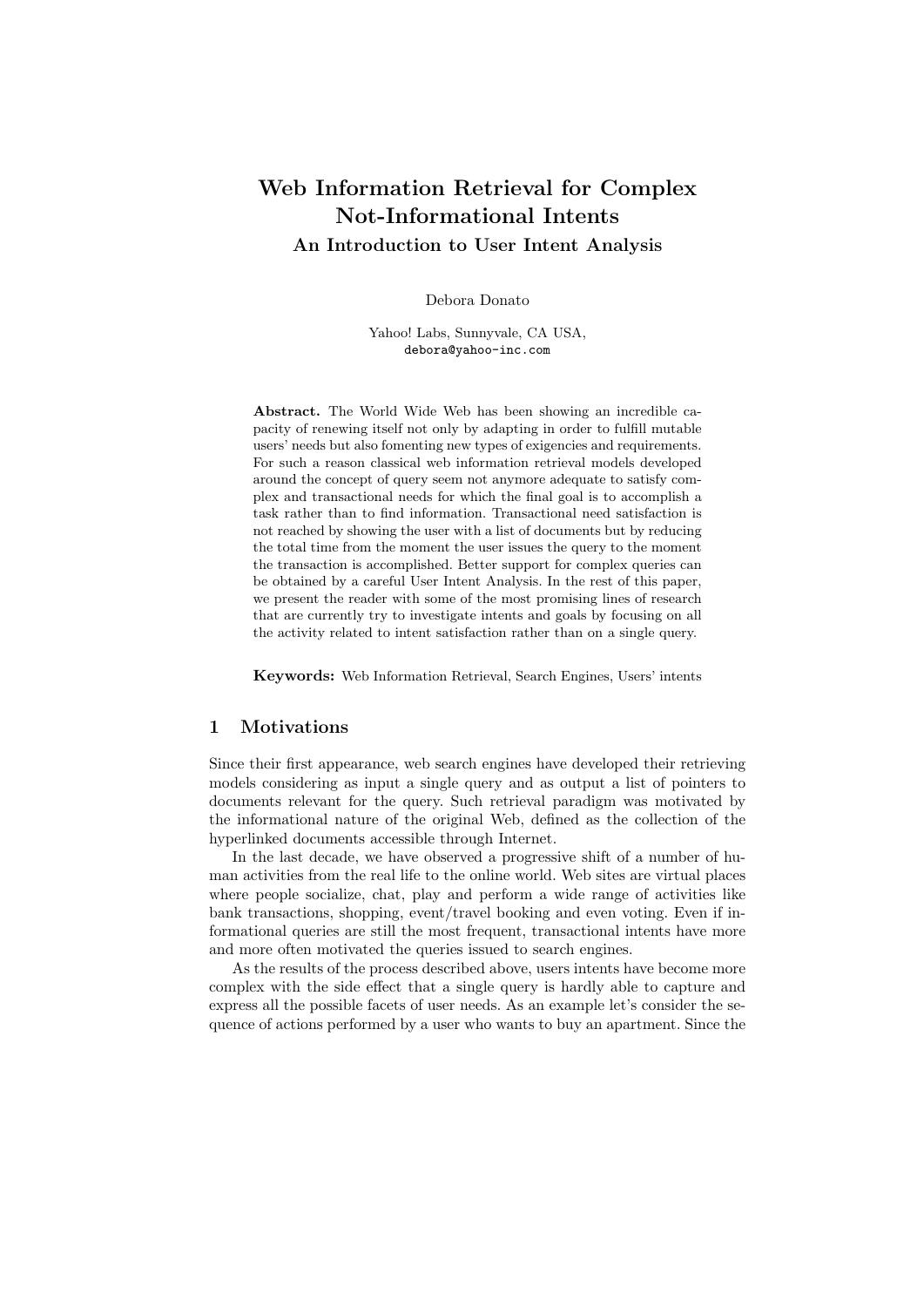complexity of the task, the user is likely to submit a set of semantically related queries over a long temporal window; she will click on a high number of links in the results set of each submitted query with the aim of comparing different offers, browsing photos, searching for public services (like bus and schools) in the neighborhood of each of the apartments that have captured her interest. In this scenario a single query can not express all the different but related aspects behind the intent of "buying an apartment".

In this scenario, it is becoming urgent to study all the activities related to user satisfaction in order to modeling user behavior and understanding which "patterns" are more likely to lead users to success.

### 2 User Intent definition

User intents modeling has been a topic of interest for the last few years, but to the best of our knowledge, there is no work that tries to formalize the definition of intent. Most previous work [3], [12], [6], [7], [9], [10] presents automatic methods to classify query intents as informational, navigational, or transactional. According to the taxonomy introduced by Broder  $[3]$  a query is considered i) informational if the need behind the query is to find the document(s) that contains the desired information;  $ii)$  navigational if the intent is to find a particular web site; *iii*) transactional if the intent is to perform some Web-mediated activity.

As a matter of fact, partitioning the set of all queries in these three broad categories does not offer any deep insight that can be leveraged in order to better support users in their search activity.

From a qualitative point of view an intent  $\mathcal I$  is comprised by:

- the object(s)  $\mathcal O$  of intent;
- the verb  $V$ , i.e. the action that the user want to perform on the object;
- a set of parameters  $P$  or inputs for the action.

As an example let consider the transactional query ticket from Rome to Milan. In this case  $\mathcal{O} = \text{ticket}, \mathcal{V} = \text{booking/baying/purchasing}, \mathcal{P} = \text{Rome}, \text{Milano}.$ 

As for the query we just consider, the action is often implicit. A particular case is offered by informational queries where the implicit action is always find/read. Intents like purchasing an house result in a set of related queries and hence in a set of objects and verbs.

Search engine users submit queries to address information needs. The expression physical session is used to address all the activity of a user interacting with a search engine within an inactivity interval (often set to 30 minutes). Within a single physical sessions users perform many tasks. A task or information need results then in subsequence of queries, called logical sessions.

Jones and Klinkner [8] break tasks into two groups: (1) *goals*, which consist of atomic information needs, and (2) missions, which consist of one or more goals. A typical mission is the activity needed for planning a trip, where single goals are "booking flight tickets", "booking hotels", "compiling a list of points of interest". In [8], the authors introduce a method of automatically segmenting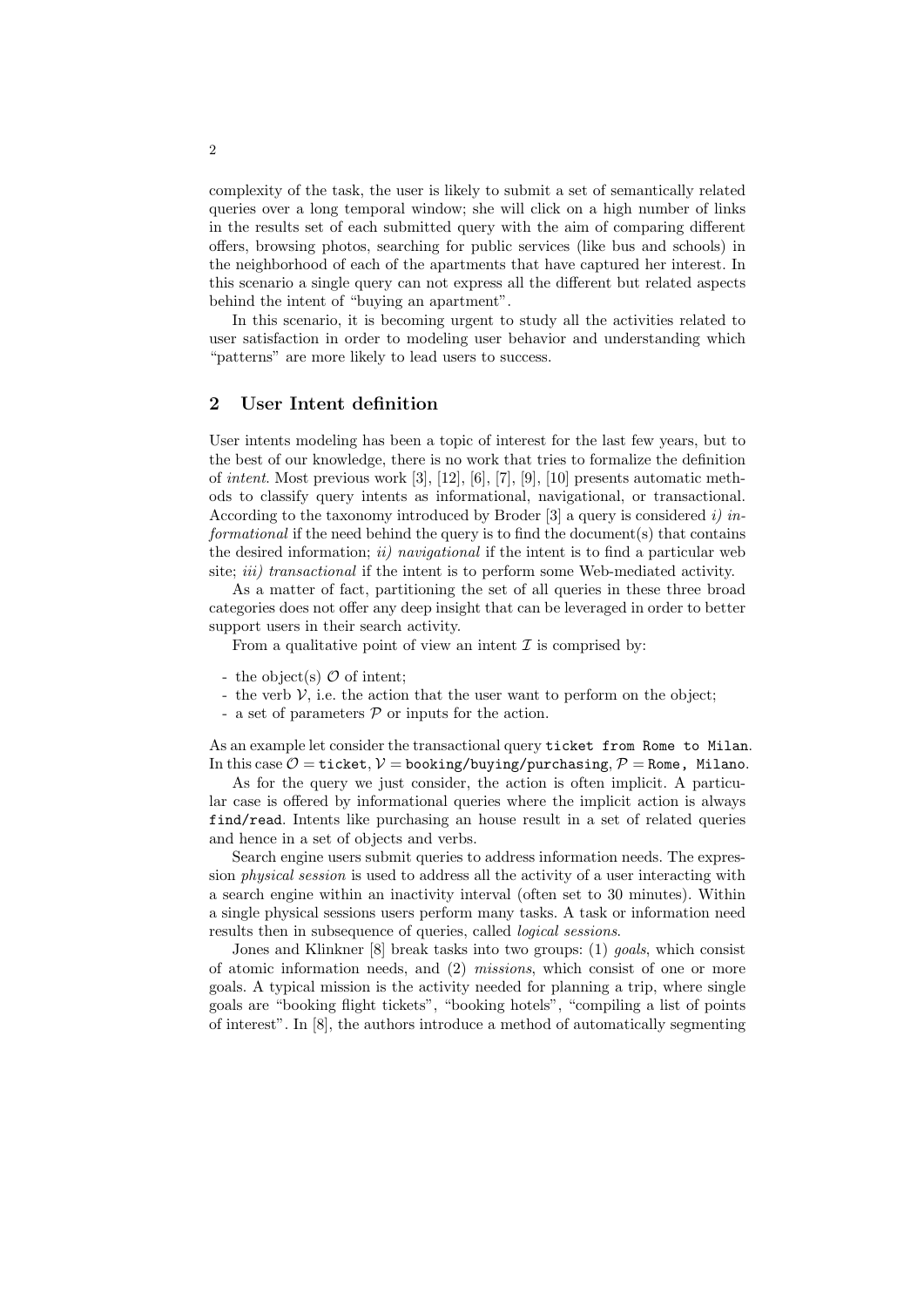both goals and missions that also allows for interleaved tasks, which they found to occur in 17% of tasks. Boldi et al. [2] describe the creation of query-flow graphs from query logs and show how they can be used to automatically identify chains of queries forming search tasks. Automatically detecting the set of queries that belong to the same task is a fundamental step for improving query suggestions or for a better choice of bidding terms for advertising. Radlinski and Joachims [11] consider tasks—or query chains—to aid a document ranking function.

### 3 Inferring User Intents

It is generally believed that inferring users' intents is difficult due to the fact that users do not express themselves clearly in the form of queries. In [5] against the general belief, the authors argue that users are capable of articulating their intents by queries. This claim was indeed confirmed by a preliminary study that reveals that in more than 78% of the cases users queries were demonstrative of their intents. The real intent of the user was inferred by the set of all the activities and interactions related to intent satisfaction. The authors propose a principled way to study the problem in the context of user goals  $[8, 2]$ . The terms goal and intent might be interchangeably used with the understanding that goals, comprised by a single query or multiple queries, are representative of atomic needs. The authors solve two different, though related, problems: understanding if the user was able to articulate her search goal by a query and identifying the query expressive of that intent. The two problems were formulated by a combination of behavioral, contextual and lexical features. The proposed models achieve 69% AUC on categorizing the multi-query goals and 62% AUC on singlequery goals. Furthermore, the task of identifying the query that evinces the intent has a performance score of  $81\%$  AUC. These are very promising results given the highly challenging nature of the problem.

# 4 Supporting Complex Intents

As already stressed, users sometimes cannot see their needs immediately answered by search results, simply because these needs are too complex and involve multiple aspects that are not covered by a single web page and hence can not be expressed by a single query. Topics in domains such as education, travel or health, often require users browsing many different pages in order to accomplish the task they have in mind. Donato et al. [4] refer to this type of complex activities as "research missions". Research missions account for 10% of users' sessions and more than 25% of all query volume, as verified by a manual analysis that was conducted by Yahoo! editors. In [4] it was demonstrated that such missions can be automatically identified on-the-fly, as the user interacts with the search engine, through careful runtime analysis of query flows and query sessions. The on-the-fly automatic identification of research missions has been implemented in Search Pad, a Yahoo! application meant to help users keeping trace of results they have consulted. Its novelty however is that unlike previous notes taking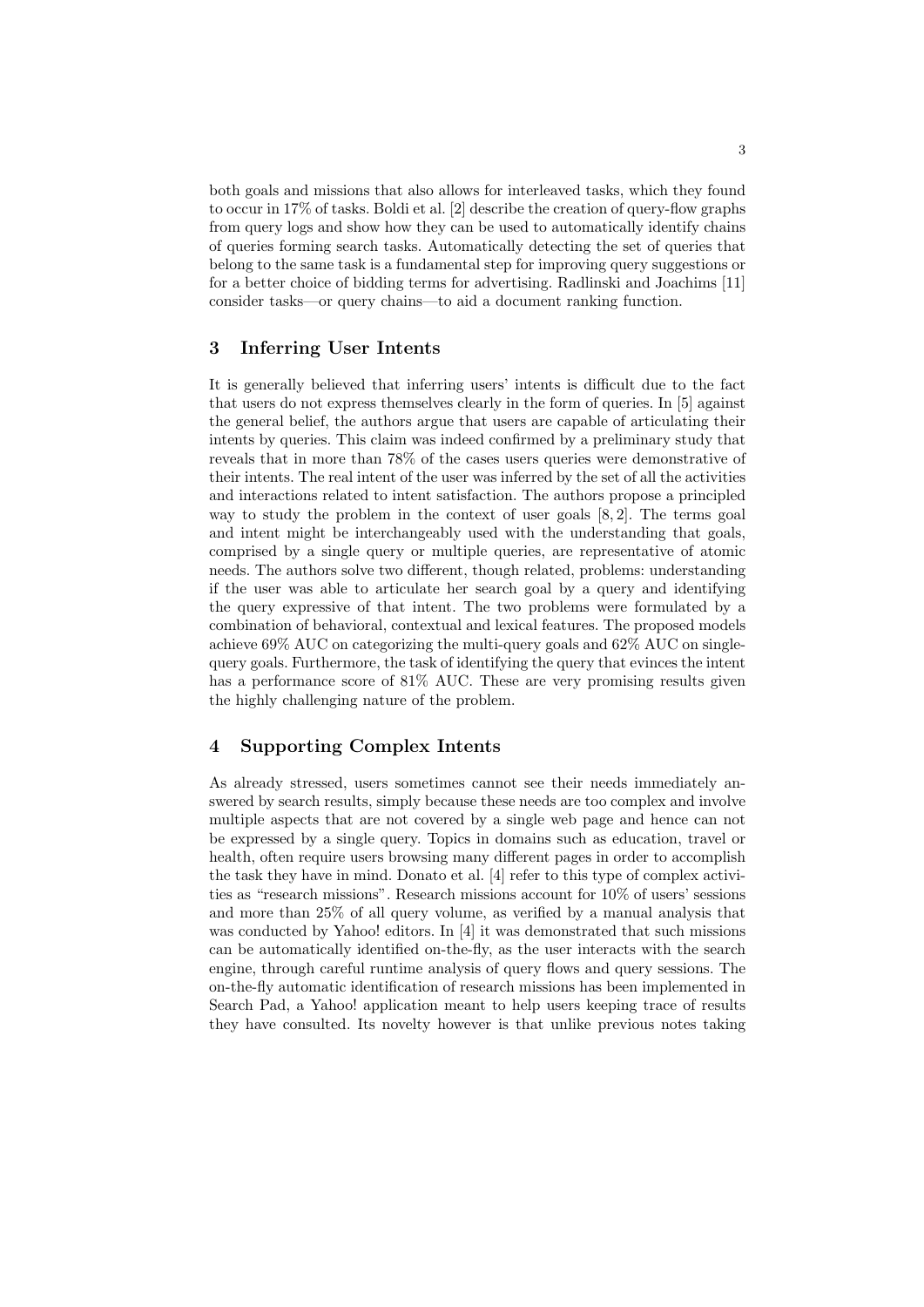products, it is automatically triggered only when the system decides, with a fair level of confidence, that the user is undertaking a research mission and thus is in the right context for gathering notes. The analysis presented in [4] is one of the first example of session-awareness methodology in which user intent modeling is conducted by changing the level of granularity of the analysis, from an isolated query to a list of queries pertaining to the same research missions so as to better reflect a certain type of information needs.

# 5 Supporting Transactional Intents

Transactional queries are characterized by distinctive elements that differentiate them from navigational and informational ones. In [1], these distinctive elements were analyzed and used to develop a template-based methodology with the objective of directly supporting transactional queries and speed up tasks accomplishment. Such a methodology matches n−grams of lemmatized query terms against hierarchical dictionaries like WordNet and Wikipedia. Matched n−grams are hence substituted with the categories in order to generate a set of candidate "templates". The authors propose a probabilistic model to estimate the likelihood of each template to be generated by transactional queries and select the most likely ones to represent that transactional intent. Such a methodology can be seen as a first step in the attempt to change the current "informational" business model of web search engines. The main objective is to understand from the template the category to which the task belongs and to use the template to extract the information necessary to finalize the transaction. The query tickets from NY to LA clearly belongs to the travel booking category. All the queries that match the pattern tickets from <city> to <city> can be safely add to the same category. Such a pattern is responsible of deciding which application must be triggered for the booking process but, in order to finalize the transaction, the application needs to know two auxiliary inputs i.e. the origin (from <city>) and destination (to <city>). A comprehensive experimental study was conducted over eight different categories with a clear transactional intent varying from ticket booking and restaurant reservation to software or music download. The patterns were evaluated against a sample of queries randomly obtained from eight months of data extracted from Yahoo! query-logs. The results demonstrate that the methodology detects the transactional queries automatically and assigns them to the correct transactional category with a precision ranging from 0.7 to 0.98 depending on the category of interest.

#### 6 Conclusions

In this short paper we presented some of the new lines of research conducted by the User Intent Analysis Group at Yahoo! Labs who has focused on understanding and modeling user intents. The common denominator for the most of the described models is a session-awareness methodology that has been changing the level of granularity of intent modeling, from an isolated query to a list of